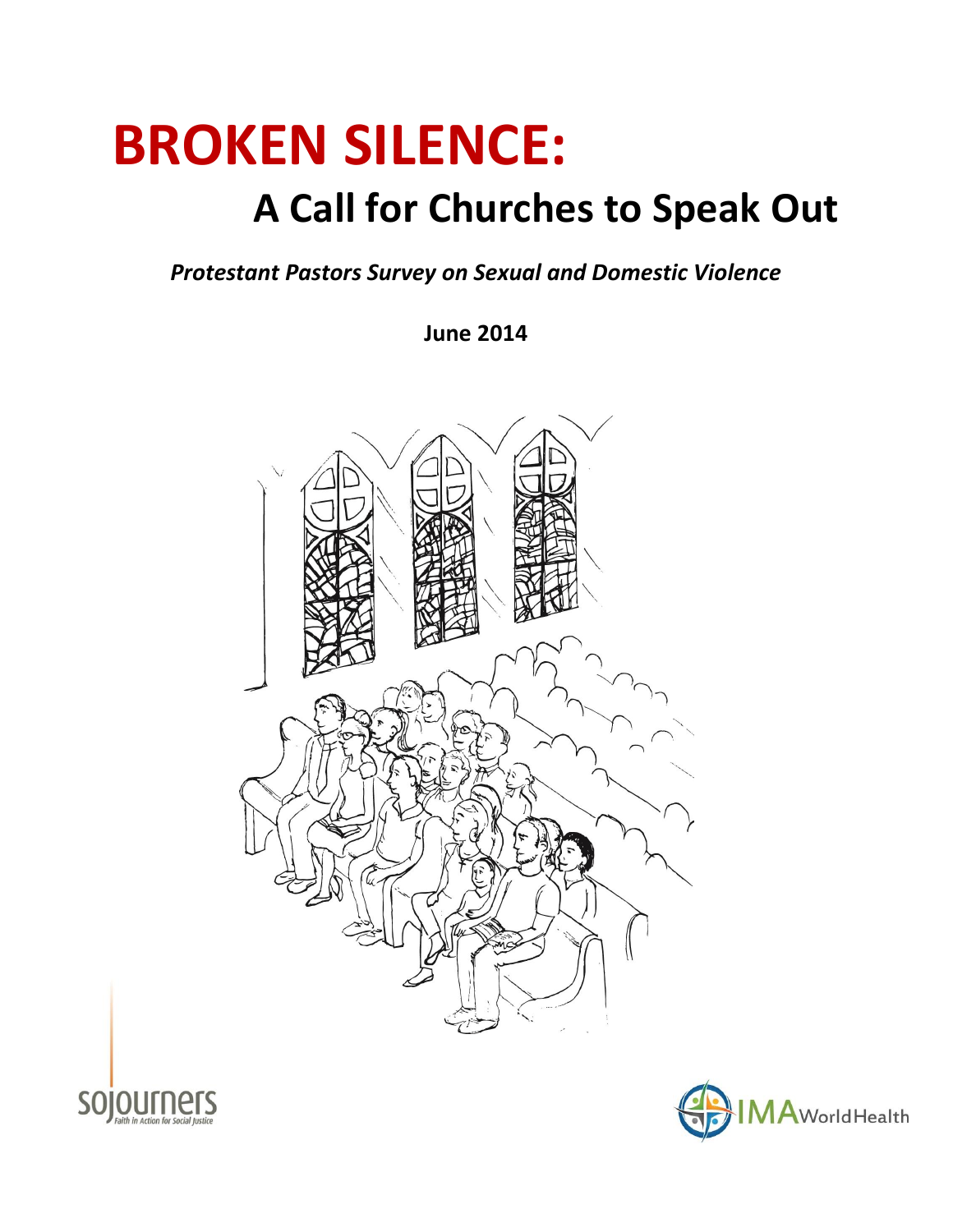### **Executive Summary**

Sexual and domestic violence inflicts deep emotional, physical, and spiritual harm on the individuals who endure it. It also inflicts long-term damage to communities by reinforcing discriminatory social, economic, and political dynamics that disfigure social and familial relationships and rob people of opportunity, safety, and peace.

Curious about the Protestant Christian community's understanding of and response to this violence, [Sojourners](http://www.sojo.net/) an[d IMA World Health](http://www.imaworldhealth.org/) (on behalf o[f WeWillSpeakOut.US](http://www.wewillspeakout.us/)) commissioned a survey of Protestant pastors' views on sexual and domestic violence.

The Survey, perhaps the first of its kind in the U.S., reveals an unrealized potential within churches for the prevention of and response to sexual and domestic violence. It begins with awareness**: an overwhelming majority of the faith leaders surveyed (74%) underestimate the level of sexual and domestic violence experienced within their congregations**, leading to infrequent discussions of the issue from the pulpit as well as a lack of appropriate support for victims. Additionally, only 56% of pastors are adequately familiar with local resources that specifically address sexual and domestic violence, creating missed opportunities for victims to access services. And distressingly, the survey also found that even pastors who have handled incidents of violence may not be offering appropriate advice to those who are suffering, potentially doing more harm than good.

Though this Survey showed that churches are currently falling short of their potential, there was encouragement: **81% of pastors said they would take appropriate action to reduce sexual and domestic violence if they had the training and resources to do so**—revealing a great opportunity to turn this uncertain and unprepared group into powerful advocates for prevention, intervention, and healing.

### **Introduction**

 $\overline{\phantom{a}}$ 

Sexual and domestic violence is entrenched in cultures all around the world. The Bible chronicles the rape of Tamar in 2 Samuel and a woman's brutal rape and dismemberment in Judges 19. Recent stories about women raped and lynched in India, or the use of mass rape as a weapon of war in the Democratic Republic of the Congo, are extreme and horrific examples of violence in our world today. Currently in the U.S., our military and universities are actively seeking solutions to prevent and respond to this violence within their respective institutions.

The prevalence of sexual and domestic violence is continually studied and documented. In 2013, the World Health Organization classified violence against women as a "significant public health problem" and reported that, overall, 35% of women worldwide have experienced either physical and/or sexual intimate partner violence or non-partner sexual violence;<sup>1</sup> previously, a study released in 2011 by the U.S. Centers for Disease Control and Prevention had already produced similar findings in the U.S., while noting that along with one in three U.S. women, as many as one in four U.S. men will experience intimate partner violence as well.<sup>2</sup> The nature of the violence, however, differs. The Bureau of Justice Statistics' National Crime Victimization Survey clarifies that, in cases of intimate partner violence in 2008, the rates of rape or sexual assaults against females and males were 1.4 and 0.3 per 1,000 persons age 12 or older, respectively. In the same year, the rate of intimate partner victimizations for females was 4.3 victimizations per 1,000 females age 12 or older. The equivalent rate of intimate partner violence against males was 0.8 victimizations per 1,000 males age 12 or older. And in fatal intimate partner violence, in 2007, females made up 70% of victims killed by an intimate partner, a proportion that has changed very little since 1993.  $3$ 

<sup>1</sup> World Health Organization. *Global and regional estimates of violence against women prevalence and health effects of intimate partner violence and non-partner sexual violence.* 2013

<sup>2</sup> U.S. Centers for Disease Control and Prevention. *National Intimate Partner and Sexual Violence Survey.* 2010

 $^3$  U.S. Department of Justice, Office of Justice Programs, Bureau of Justice Statistics, "Selected Findings: Female Victims of Violence," September 2009 (NCJ 228356)[. http://www.bjs.gov/content/pub/ascii/fvv.txt](http://www.bjs.gov/content/pub/ascii/fvv.txt)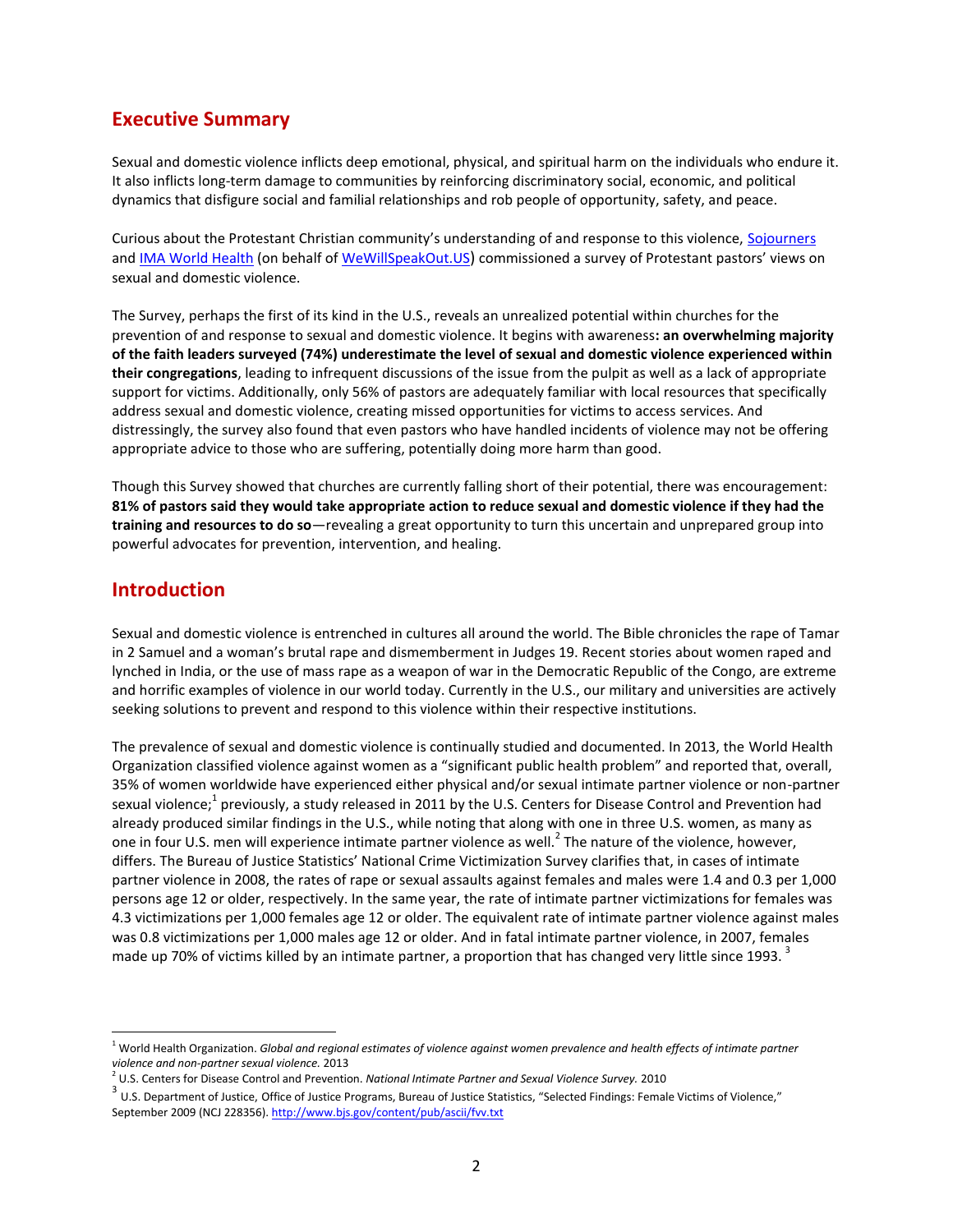Meanwhile, churches and other houses of worship remain important cultural influencers in the lives of Americans, as nearly 80% of people in the U.S. affiliate with a religion.<sup>4</sup> Because of this widespread influence—and because of the alarmingly high rates of sexual and domestic violence in the U.S.—faith communities' treatment of sexual and domestic violence is important to examine. The relationship is, indeed, complex. For many women who are religious, one of the first responses to abuse by an intimate partner is to seek help from their pastor or other faith leaders. This first disclosure is critical; research consistently shows that the advice of the first person a victim tells will in large measure determine her next steps.<sup>5</sup> Women who are religious can be especially vulnerable when abused, because they are more likely to place high value on keeping a family intact or to consider separation and divorce as unsatisfactory (or unbiblical) options.<sup>6</sup> Religious women may also have difficulty getting the support they need from their local faith leaders. According to one survey, 95% of church-going women report they have never heard a specific message on abuse preached from the pulpit of their church.

To help better understand how U.S. faith leaders understand and respond to sexual and domestic violence in their congregations, Sojourners and IMA World Health commissioned a survey of Protestant pastors. Sojourners is a national Christian organization that articulates the biblical call to social justice. Since its founding in the 1970s, the organization has been committed to resisting sexism in all its forms, while affirming the integrity and equality of women and men in the church and in the larger world. It has [extensively covered](http://sojo.net/blogs/series/sexual-violence-and-the-church) sexual violence within Christian circles and is committed to helping Christians address and reduce domestic violence in society. Through its Women and Girls Leading on Faith and Justice campaign, Sojourners is building a movement of Christians dedicated to advancing the God-given dignity, equality, and leadership abilities of women and girls worldwide. IMA World Health—a faith-based, international health and development organization—is the secretariat of [WeWillSpeakOut.US,](http://www.wewillspeakout.us/) a movement of diverse faith groups from across the U.S. joining together with other leaders for action and advocacy to end the silence around sexual and domestic violence and make policy and other changes to reduce and eliminate it. WeWillSpeakOut.US is a sister coalition of th[e WeWillSpeakOut](http://www.wewillspeakout.org/) (global) coalition, which was established in March 2011 at Lambeth Palace in London at the launch of Tearfund's ["Silent No](http://www.wewillspeakout.org/wp-content/uploads/2011/10/SnM-Lambeth-Launch-Report-20111.pdf)  [More"](http://www.wewillspeakout.org/wp-content/uploads/2011/10/SnM-Lambeth-Launch-Report-20111.pdf) research report. The report highlighted the untapped potential and challenges of the worldwide church to prevent and respond to sexual and domestic violence. The Protestant Pastors Survey on Sexual and Domestic Violence provides crucial data to help mobilize this potential.

## **Methodology**

The Survey was conducted b[y LifeWay Research.](http://www.lifeway.com/n/Product-Family/LifeWay-Research) It consisted of telephone interviews of 1,000 Protestant pastors from May 7-31, 2014. The calling list was randomly drawn from a list of all Protestant churches, mainline and evangelical, in three size categories in the U.S. Up to 10 calls were made to reach a sampled phone number. Each interview was conducted with the senior pastor, minister, or priest of the church called. Responses were weighted to reflect the size and geographic distribution of Protestant churches. The sample provides 95% confidence that the sampling error does not exceed ±3.1%. Examples of "sexual and domestic violence" provided to respondents included "physical violence, sexual assault, rape, or child sexual abuse." It did not mention verbal, emotional, psychological, financial, and spiritual abuse—although these are also considered domestic violence.

# **Major Findings**

#### *Ending sexual and domestic violence is not yet a core message of the Church.*

Based on the number of times they speak to their congregations about sexual or domestic violence each year, the majority of pastors do not consider sexual or domestic violence central to larger religious themes such as strong families, a peaceful society, pursuing holiness, social justice, etc. **Two out of three (65%) pastors speak one time a** 

 $<sup>7</sup>$  Ibid.</sup>

 $\overline{a}$ 

<sup>&</sup>lt;sup>4</sup> Pew Research Center's Forum on Religion & Public Life, 2012. [http://www.pewforum.org/2012/10/09/nones-on-the-rise/#who-are-the](http://www.pewforum.org/2012/10/09/nones-on-the-rise/#who-are-the-unaffiliated)[unaffiliated](http://www.pewforum.org/2012/10/09/nones-on-the-rise/#who-are-the-unaffiliated)

<sup>&</sup>lt;sup>5</sup>[http://religionanddiversity.ca/media/uploads/projects\\_and\\_results/biblio\\_and\\_case\\_law/strand\\_three\\_violence\\_and\\_religion\\_phase\\_1.pdf](http://religionanddiversity.ca/media/uploads/projects_and_results/biblio_and_case_law/strand_three_violence_and_religion_phase_1.pdf) 6 Nason-Clark & Clark Kroeger, 2010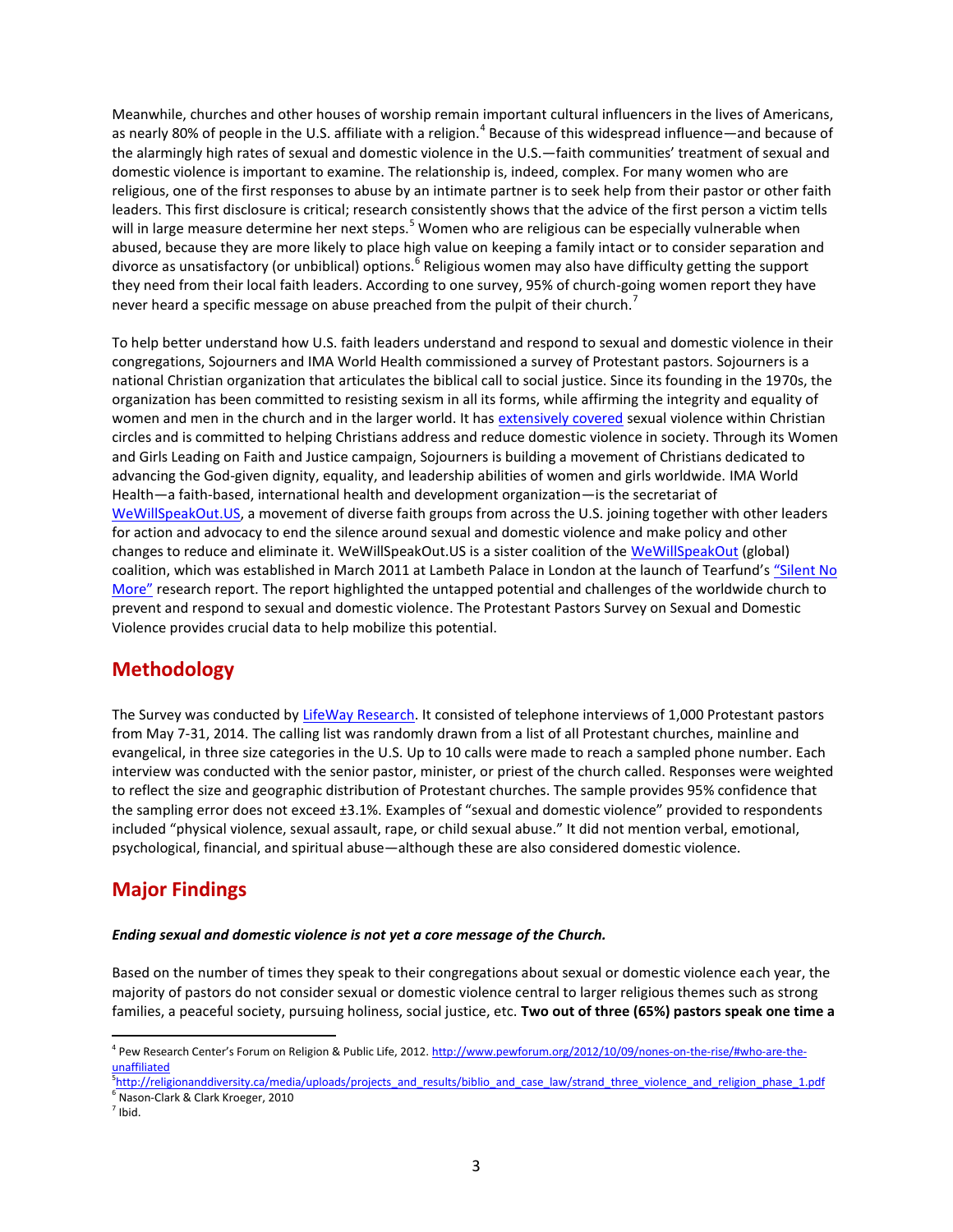

**year or less about the issue.** Twenty-two percent say they speak about it once a year. Thirty-three percent of pastors speak about it "rarely." **And one in 10 are silent, never speaking to their congregations about this topic.**

#### *Inadequate awareness of pervasiveness of sexual and domestic violence.*

Why is violence not a common topic of discussion in churches? The Survey suggests the low frequency of discussion is due to pastors' underestimation of the pervasiveness of sexual and domestic violence in their congregations. Of the pastors who do speak about the topic, 72% do so because they believe sexual and domestic violence is a problem in their *local communities*. Only 25% of pastors speak out because they believe it is a problem *in their congregations.*

Given the consistent finding that one in three women (and one in four men) in the U.S. will experience sexual and physical violence by an intimate partner at some point in their lives—and given that about 70% of Americans say they attend a worship service at least monthly/yearly<sup>8</sup>—pastors' estimates are very low: 17% estimate 11%-20% of their congregations have been victims of sexual or domestic violence, 21% estimate the number at 6%-10%, and fully 37% of pastors estimate less than 5% of their congregation have been victims of sexual or domestic violence.



#### *Pastors don't know about critical resources.*

 $\overline{\phantom{a}}$ 

Another challenge is that pastors are not educated about the local resources (e.g. rape crisis or domestic violence centers) available to assist victims and perpetrators in their communities. Only 43% of pastors are familiar enough with sexual and domestic violence resources in their communities: 27% are familiar with resources, while only 16%

<sup>&</sup>lt;sup>8</sup> Pew Research Center, 2013. <u>http://www.pewresearch.org/fact-tank/2013/09/13/what-surveys-say-about-worship-attendance-and-why-</u> [some-stay-home/](http://www.pewresearch.org/fact-tank/2013/09/13/what-surveys-say-about-worship-attendance-and-why-some-stay-home/)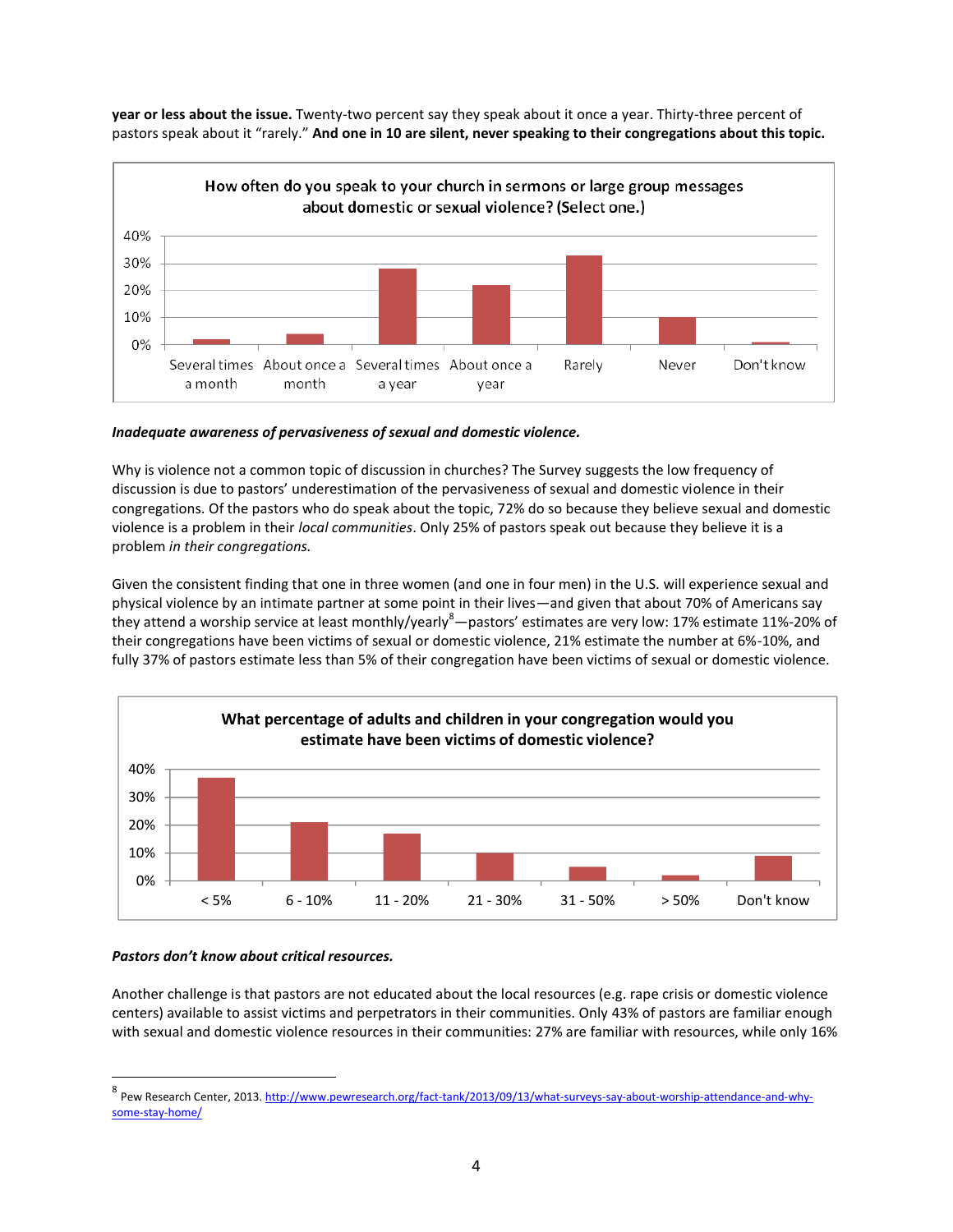are very familiar; 48% are somewhat familiar. Perhaps most importantly, **8% of pastors are not at all familiar** with sexual and domestic violence resources in their communities.

#### *Assistance that is provided can be inappropriate.*

The top priority in sexual and domestic violence should be to ensure the immediate safety of victims or potential victims. This philosophy is well understood among anti-violence practitioners and those in the health community, but it may be countercultural for U.S. clergy, especially those who are strongly affiliated with values that view family matters as strictly private, place a high priority on family "stability," teach an absolute prohibition against divorce, practice "male headship" and submission of women, or who see untrained "counseling" as part of their pastoral duty. As a result, research indicates that abused women who seek help from untrained clergy typically find themselves in a worse situation than before.<sup>9</sup>

The Survey revealed that pastors who have responded to incidents of violence among their flocks indeed may be handling them inappropriately or even harmfully. For example, counseling someone to remain at home with their abusive spouse or partner and "work it out" can potentially lead to devastating consequences for the safety and health of the victim and others in the home. **A large majority (62%) of pastors surveyed say they have responded to sexual or domestic violence by providing couples or marriage counseling.** This is considered a potentially dangerous or even potentially lethal response.<sup>10</sup>



#### *Good News: Most would do more if they knew more.*

 $\overline{\phantom{a}}$ 

On some level, pastors appear to recognize they have room to know more—and do better—to protect victims of sexual and domestic violence. Encouragingly, eight in 10 pastors say they would take action against sexual violence if they had the training and resources. Thirty-seven percent of pastors "strongly agree" they would take action, while 44% "somewhat agree" they would take action to reduce sexual and domestic violence if they had training and resources.

<sup>&</sup>lt;sup>9</sup> Skiff et al., "Engaging the Clergy in Addressing the Impact of Partner Violence in their Faith Communities," Journal of Spirituality In Mental *Health*, 10, no. 2 [2008]: 104

<sup>&</sup>lt;sup>10</sup> A Policy Statement on Domestic Violence Couples Counseling[: http://www.faithtrustinstitute.org/resources/articles/Policy-Statement-on-](http://www.faithtrustinstitute.org/resources/articles/Policy-Statement-on-DV-Couples-Counseling.pdf)[DV-Couples-Counseling.pdf](http://www.faithtrustinstitute.org/resources/articles/Policy-Statement-on-DV-Couples-Counseling.pdf)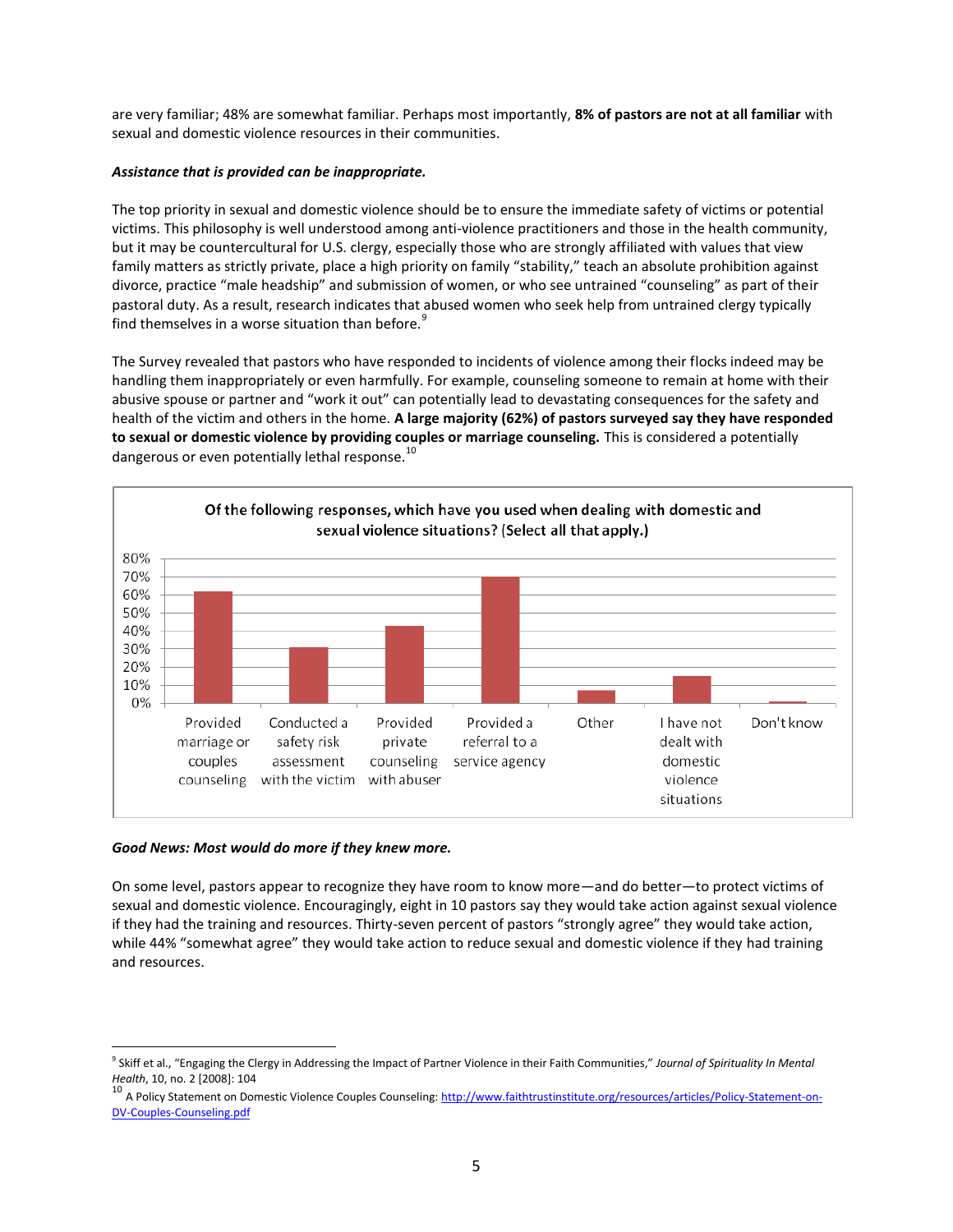

# **Conclusion**

Domestic violence is a leading cause of injury and death to women worldwide, and gender violence causes more death and disability among women ages 15 to 44 than cancer, malaria, traffic accidents, or war. **Regrettably, and statistically, the church is not immune to this problem.** Numerous studies suggest that incident rates among active churchgoers are nearly the same as those among the general populace.<sup>11</sup>

As a cultural and social phenomenon, sexual and domestic violence requires social action, including the full force of the legal, regulatory, and judicial systems, as well as the full force of social institutions including faith communities and houses of worship. **Faith leaders are important actors in social change.** They exercise significant influence within their congregations, in the larger community, and even on the national and international levels. Their churches are symbols of refuge and comfort. These leaders can and should help protect victims of sexual and domestic violence and encourage their congregations to take action to eliminate it within their families, churches, and communities. Faith leaders can be positive and practical examples of how to address domestic and sexual violence, and can also be a moral voice for the entire community and society.

Unfortunately, awareness is low, preparation is inadequate, and critical relationships have not yet been forged. What is clear—and encouraging—is that faith leaders want to do more. Provided with the proper tools and resources, faith leaders are willing to strongly speak out and act to end sexual and domestic violence.

Several organizations around the country have been doing this work for some time. Resources, trainings, and tools for pastors and other faith leaders interested in learning more about preventing and responding to sexual and domestic violence can be found at [www.wewillspeakout.us](http://www.wewillspeakout.us/), in "[Naming the](http://sojo.net/magazine/2013/12/naming-sin)  [Sin](http://sojo.net/magazine/2013/12/naming-sin)," by Michelle D. Bernard (*Sojourners* magazine, December 2013), and ["'I Believe You': Sexual](http://sojo.net/store/product/i-believe-you-sexual-violence-and-church-ebook)  [Violence and the Church](http://sojo.net/store/product/i-believe-you-sexual-violence-and-church-ebook), " by Catherine Woodiwiss (Sojourners), as well as through our partners at Safe Havens [\(www.interfaithpartners.org\)](http://www.interfaithpartners.org/), The Religion and Violence e-Learning Project [\(www.theraveproject.com\)](http://www.theraveproject.com/), The Spiritual Alliance to Stop Intimate Violence [\(www.saiv.org\)](http://www.saiv.org/), and the FaithTrust Institute [\(www.faithtrustinstitute.org\)](http://www.faithtrustinstitute.org/).

l <sup>11</sup> Nason-Clark and Clark Kroeger, 2010